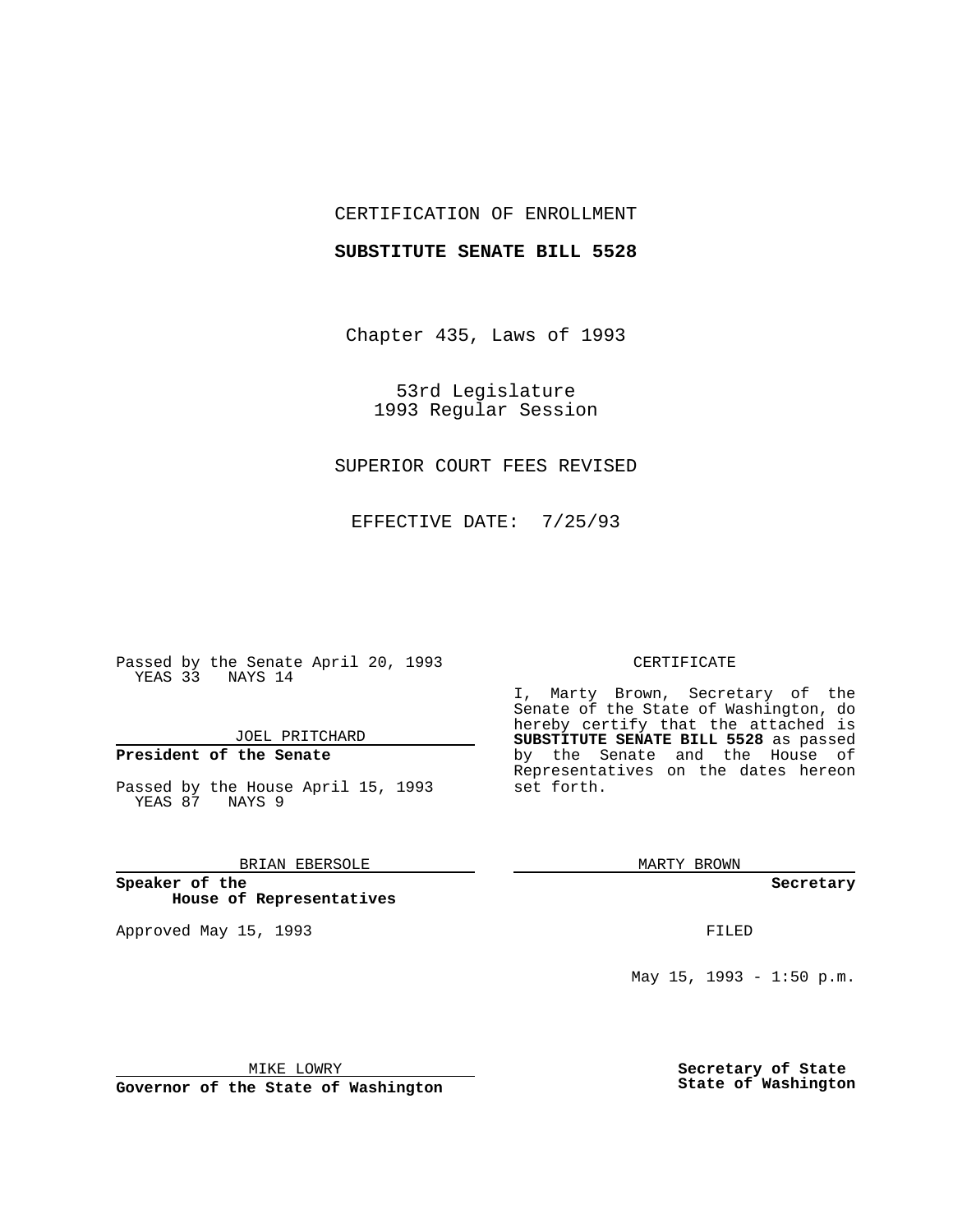# **SUBSTITUTE SENATE BILL 5528** \_\_\_\_\_\_\_\_\_\_\_\_\_\_\_\_\_\_\_\_\_\_\_\_\_\_\_\_\_\_\_\_\_\_\_\_\_\_\_\_\_\_\_\_\_\_\_

\_\_\_\_\_\_\_\_\_\_\_\_\_\_\_\_\_\_\_\_\_\_\_\_\_\_\_\_\_\_\_\_\_\_\_\_\_\_\_\_\_\_\_\_\_\_\_

### AS AMENDED BY THE HOUSE

Passed Legislature - 1993 Regular Session

#### **State of Washington 53rd Legislature 1993 Regular Session**

**By** Senate Committee on Law & Justice (originally sponsored by Senator Quigley)

Read first time 02/24/93.

 AN ACT Relating to court fees; amending RCW 36.18.020; and adding a new section to chapter 26.12 RCW.

BE IT ENACTED BY THE LEGISLATURE OF THE STATE OF WASHINGTON:

 **Sec. 1.** RCW 36.18.020 and 1992 c 54 s 1 are each amended to read as follows:

 Clerks of superior courts shall collect the following fees for their official services:

 (1) The party filing the first or initial paper in any civil action, including an action for restitution, or change of name, shall pay, at the time said paper is filed, a fee of one hundred ten dollars except in proceedings filed under RCW 26.50.030 or 49.60.227 where the petitioner shall pay a filing fee of twenty dollars, or an unlawful detainer action under chapter 59.18 or 59.20 RCW where the plaintiff shall pay a filing fee of thirty dollars. If the defendant serves or files an answer to an unlawful detainer complaint under chapter 59.18 or 59.20 RCW, the plaintiff shall pay, prior to proceeding with the unlawful detainer action, an additional eighty dollars which shall be considered part of the filing fee. The thirty dollar filing fee under this subsection for an unlawful detainer action shall not include an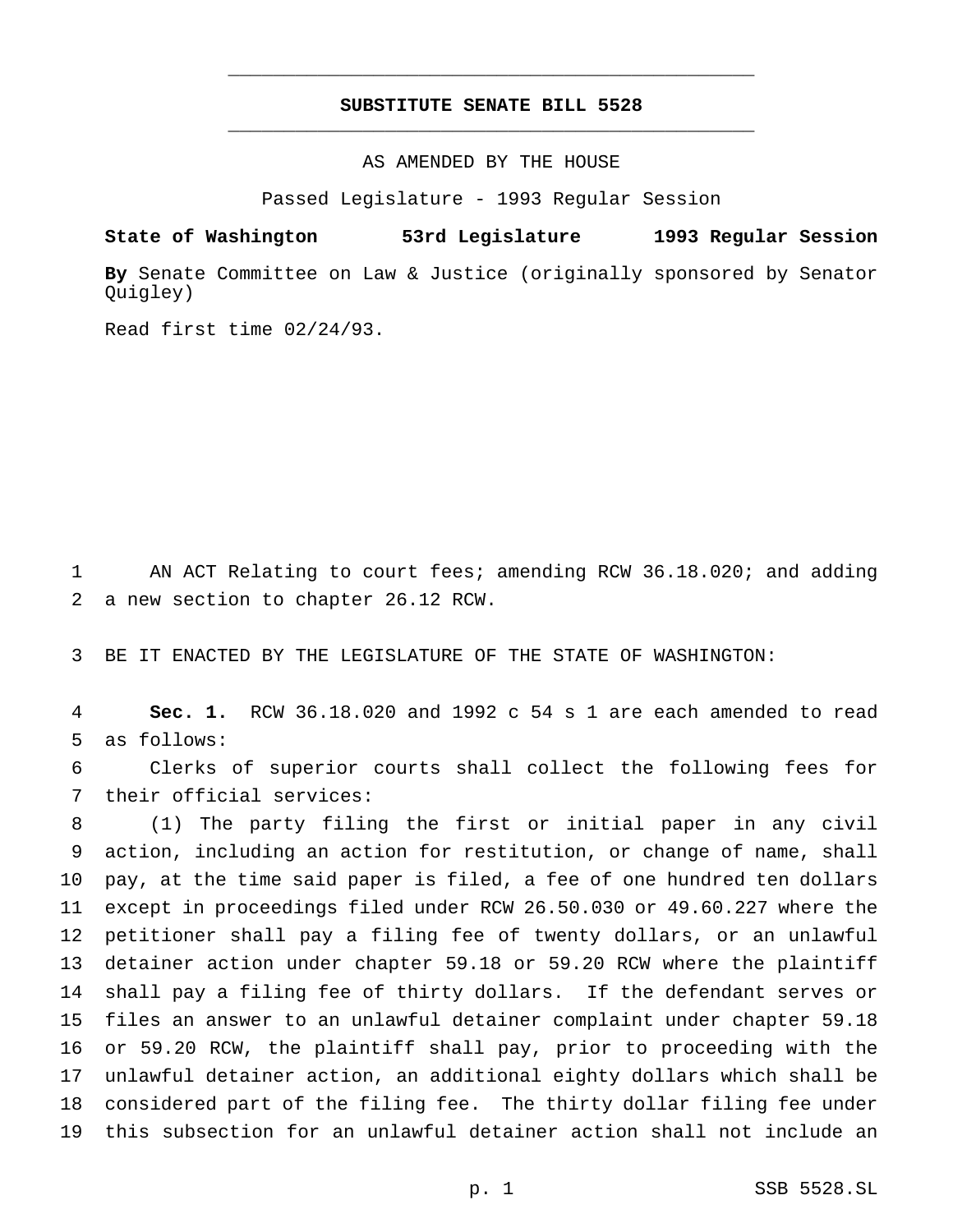order to show cause or any other order or judgment except a default order or default judgment in an unlawful detainer action.

 (2) Any party, except a defendant in a criminal case, filing the first or initial paper on an appeal from a court of limited jurisdiction or any party on any civil appeal, shall pay, when said paper is filed, a fee of one hundred ten dollars.

 (3) The party filing a transcript or abstract of judgment or verdict from a United States court held in this state, or from the superior court of another county or from a district court in the county of issuance, shall pay at the time of filing, a fee of fifteen dollars. (4) For the filing of a tax warrant by the department of revenue of the state of Washington, a fee of five dollars shall be paid.

 (5) For the filing of a petition for modification of a decree of dissolution, a fee of twenty dollars shall be paid.

 (6) The party filing a demand for jury of six in a civil action, shall pay, at the time of filing, a fee of fifty dollars; if the demand is for a jury of twelve the fee shall be one hundred dollars. If, after the party files a demand for a jury of six and pays the required fee, any other party to the action requests a jury of twelve, an additional fifty-dollar fee will be required of the party demanding the increased number of jurors.

 (7) For filing any paper, not related to or a part of any proceeding, civil or criminal, or any probate matter, required or permitted to be filed in the clerk's office for which no other charge is provided by law, or for filing a petition, written agreement, or memorandum as provided in RCW 11.96.170, the clerk shall collect 27 ((two)) twenty dollars.

 (8) For preparing, transcribing or certifying any instrument on file or of record in the clerk's office, with or without seal, for the first page or portion thereof, a fee of two dollars, and for each additional page or portion thereof, a fee of one dollar. For authenticating or exemplifying any instrument, a fee of one dollar for each additional seal affixed.

 (9) For executing a certificate, with or without a seal, a fee of two dollars shall be charged.

 (10) For each garnishee defendant named in an affidavit for 37 garnishment and for each writ of attachment, a fee of ((five)) twenty dollars shall be charged.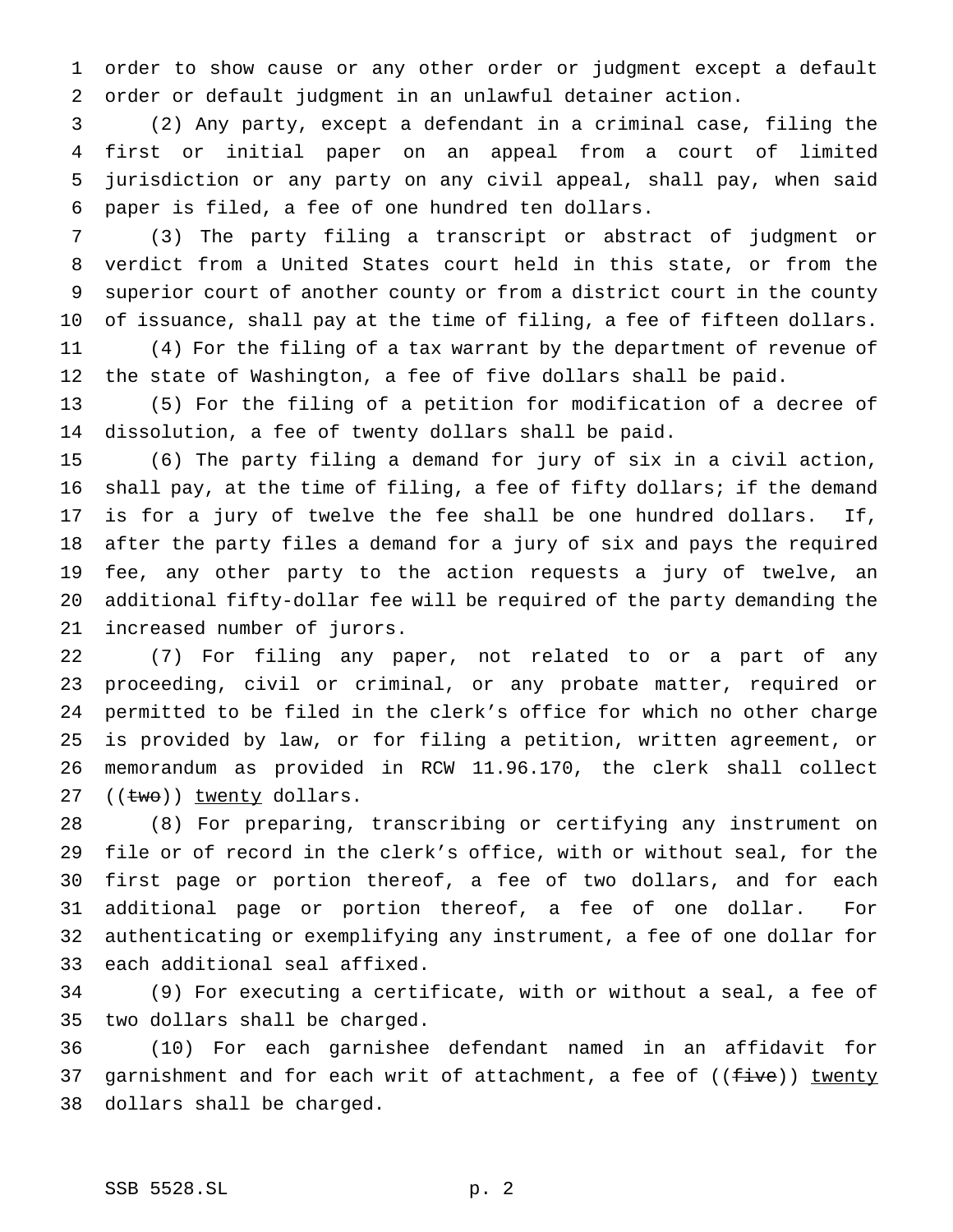(11) For approving a bond, including justification thereon, in other than civil actions and probate proceedings, a fee of two dollars shall be charged.

 (12) In probate proceedings, the party instituting such proceedings, shall pay at the time of filing the first paper therein, 6 a fee of one hundred ten dollars: PROVIDED, HOWEVER, A fee of  $((\text{two}))$ 7 twenty dollars shall be charged for filing a will only, when no probate of the will is contemplated. Except as provided for in subsection (13) of this section a fee of two dollars shall be charged for filing a petition, written agreement, or memorandum as provided in RCW 11.96.170.

 (13) For filing any petition to contest a will admitted to probate or a petition to admit a will which has been rejected, or a petition objecting to a written agreement or memorandum as provided in RCW 11.96.170, there shall be paid a fee of one hundred ten dollars.

 (14) For the issuance of each certificate of qualification and each certified copy of letters of administration, letters testamentary or letters of guardianship there shall be a fee of two dollars.

19 (15) For the preparation of a passport application ((there shall be 20 a fee of four dollars)) the clerk may collect an execution fee as 21 authorized by the federal government.

22 (16) For ((searching records for which a written report is issued 23 there shall be a fee of eight dollars per hour)) clerks' special 24 services such as processing ex parte orders by mail, performing historical searches, compiling statistical reports, and conducting 26 exceptional record searches the clerk may collect a fee not to exceed twenty dollars per hour or portion of an hour.

28 (17) For duplicated recordings of court's proceedings there shall 29 be a fee of ten dollars for each audio tape and twenty-five dollars for 30 each video tape.

 $((+17))$   $(18)$  Upon conviction or plea of guilty, upon failure to prosecute an appeal from a court of limited jurisdiction as provided by law, or upon affirmance of a conviction by a court of limited jurisdiction, a defendant in a criminal case shall be liable for a fee of one hundred ten dollars.

 $((+18))$   $(19)$  With the exception of demands for jury hereafter made and garnishments hereafter issued, civil actions and probate proceedings filed prior to midnight, July 1, 1972, shall be completed and governed by the fee schedule in effect as of January 1, 1972: